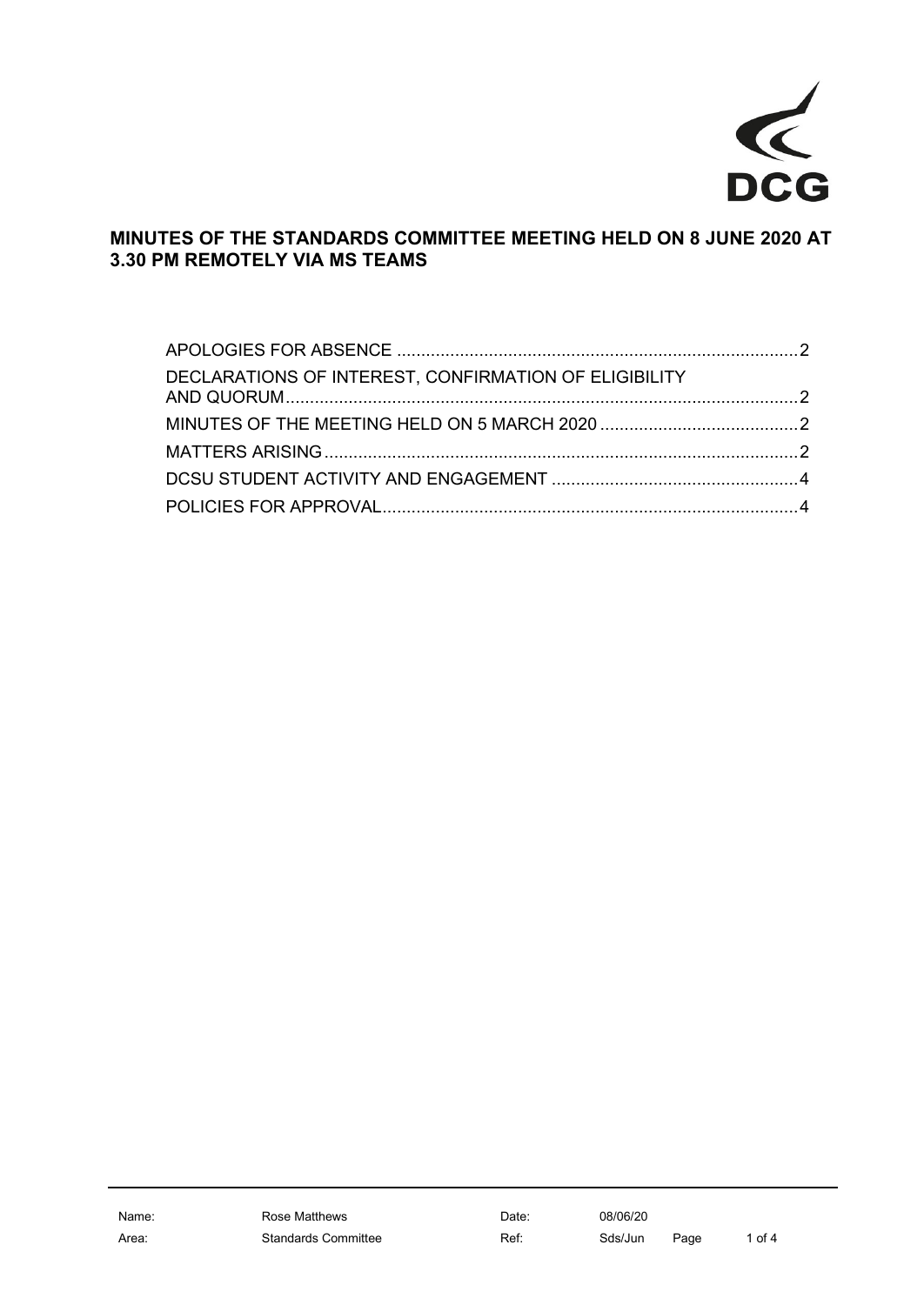

# **MINUTES OF THE STANDARDS COMMITTEE MEETING HELD ON 8 JUNE 2020 AT 3.30 PM IN REMOTELY VIA MS TEAMS**

<span id="page-1-3"></span><span id="page-1-2"></span><span id="page-1-1"></span><span id="page-1-0"></span>

| Present:       | Phil Dover (Chair), Alan Brady, Sagar Johnson, Janet Morgan, Graham<br>Schuhmacher, Mandie Stravino                                                                                                                                                                                                                                                                                                                                                                                   |               |             |
|----------------|---------------------------------------------------------------------------------------------------------------------------------------------------------------------------------------------------------------------------------------------------------------------------------------------------------------------------------------------------------------------------------------------------------------------------------------------------------------------------------------|---------------|-------------|
| In attendance: | Aaron Denton, April Hayhurst, Kate Martin, Heather Simcox, Mark Rugman<br>(DCSU)<br>Rose Matthews (Clerk)                                                                                                                                                                                                                                                                                                                                                                             | <b>Action</b> | <b>Date</b> |
| 13/19-20       | <b>APOLOGIES FOR ABSENCE</b>                                                                                                                                                                                                                                                                                                                                                                                                                                                          |               |             |
|                | Apologies for absence were received and accepted from Sue<br>Bradley.                                                                                                                                                                                                                                                                                                                                                                                                                 |               |             |
| 14/19-20       | DECLARATIONS OF INTEREST, CONFIRMATION OF<br><b>ELIGIBILITY AND QUORUM</b>                                                                                                                                                                                                                                                                                                                                                                                                            |               |             |
|                | All members were eligible and the meeting was quorate.<br>There were no new declarations.                                                                                                                                                                                                                                                                                                                                                                                             |               |             |
| 15/19-20       | <b>MINUTES OF THE MEETING HELD ON 5 MARCH 2020</b>                                                                                                                                                                                                                                                                                                                                                                                                                                    |               |             |
|                | <b>RESOLVED:</b> The minutes of the meeting held on<br>5 March 2020 were formally approved and signed as a true<br>and accurate record.                                                                                                                                                                                                                                                                                                                                               |               |             |
| 16/19-20       | <b>MATTERS ARISING</b>                                                                                                                                                                                                                                                                                                                                                                                                                                                                |               |             |
|                | There were no matters arising.                                                                                                                                                                                                                                                                                                                                                                                                                                                        |               |             |
| 17/19-20       | <b>COVID EDUCATION AND SKILLS</b>                                                                                                                                                                                                                                                                                                                                                                                                                                                     |               |             |
|                | Members were aware a Covid Leadership and Governance<br>Group had been set up to look at the plans for increasing<br>attendance.                                                                                                                                                                                                                                                                                                                                                      |               |             |
|                | <b>Plans for Wider opening</b><br>The Vice Principal shared plans for wider opening. It was<br>noted that Broomfield had remained open throughout the<br>lockdown period. The intention was to bring students in from<br>15 June with re-orientation week commencing 8 June for<br>those staff volunteering to come back in. Consultation had<br>remained ongoing throughout the process with the unions<br>and weekly meeting had proved a good conduit for staff to<br>share plans. |               |             |
|                |                                                                                                                                                                                                                                                                                                                                                                                                                                                                                       |               |             |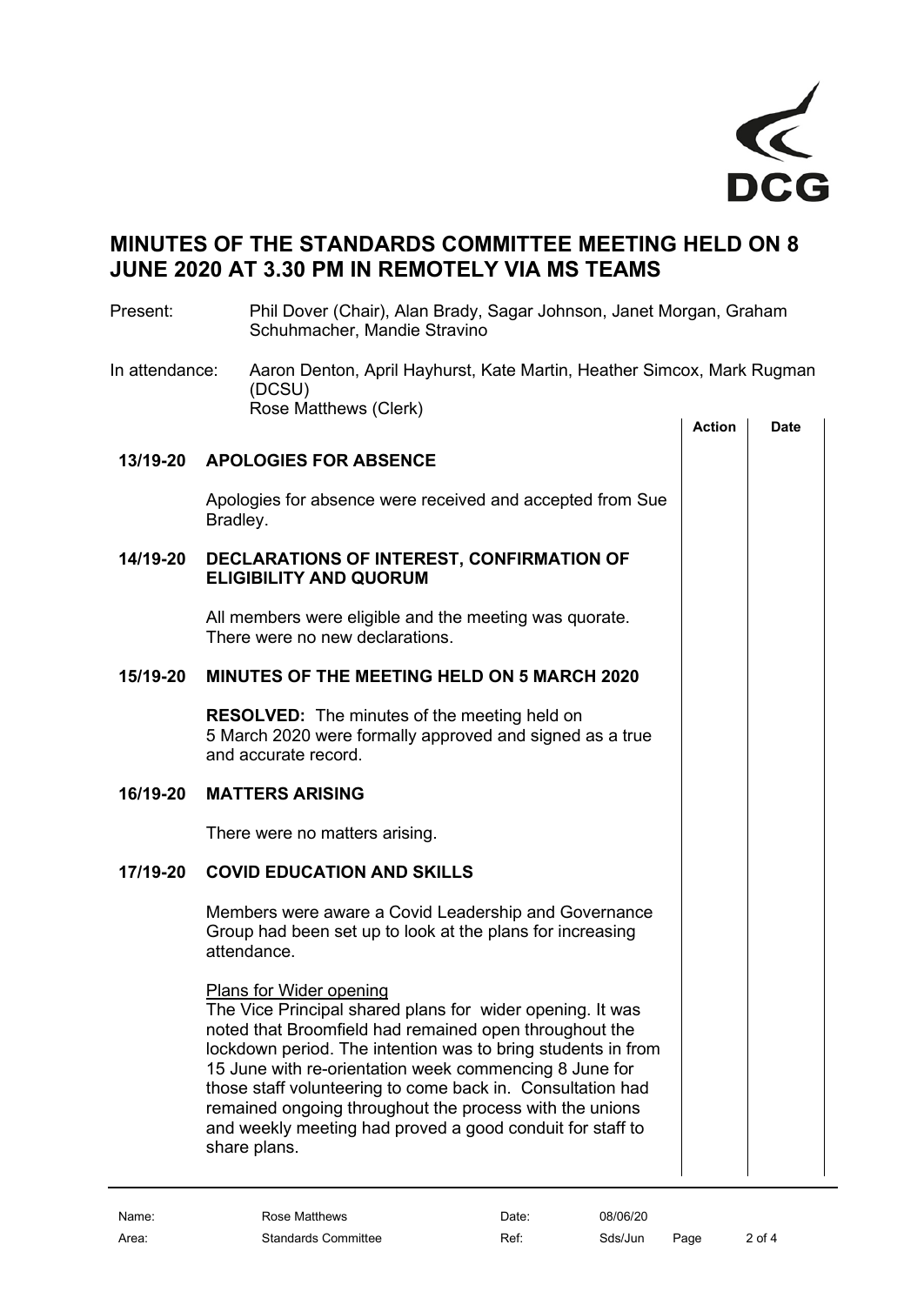Student surveys had been carried out and those students invited to return included year 12 and13 students, those that needed additional work to claim their qualification, along with vulnerable students.

ESOL students had been withdrawn from college with around 17 indicating they would like to return from the 15 June and very small numbers of those in social care indicated they wanted to return to College.

Of those with EHCPs, the team were working hard to identify those who would most benefit from an on-site presence.

Safety was paramount with one way systems put in place, along with handwash dispensers and guards in the reception areas.

## Exam Arrangements

The Vice Principal advised the College had around 20,000 qualifications to claim for, with only around 3,270 falling into the delayed or adapted exam area.

Members noted there were a range of different deadlines and requirements, with some awarding bodies wanting grades and each awarding body had its own set of requirements. The team were working through all of the 20 awarding bodies on a case by case basis.

The Committee Chair questioned concerns about the workload to adhere to the requirements. The Vice Principal acknowledged it was extensive, but it had to be completed.

The Deputy Principal said the process was robust and exam boards were evidence testing.

The assessed work was in bigger volumes, but the workshops only allowed around eight students at any one time. All workshops had been health and safety vetted, with appropriate assessors and invigilators for each. Entire support needs were accommodated.

Questions were asked of those students completely shielding and what was being done to support them. Many of them were able to demonstrate from home, for example hairdressing practiced on family members etc.

It was noted the Head of Behaviour for Learning and his team had done a lot of work with those at risk with 75% re-engaged in some form – not necessary learning but some form of engagement.

The Chair asked if the College were accessing the bursary to provide for students. Members noted 600 laptops had been provided, along with USBs to provide wifi for those students unable to access at home.